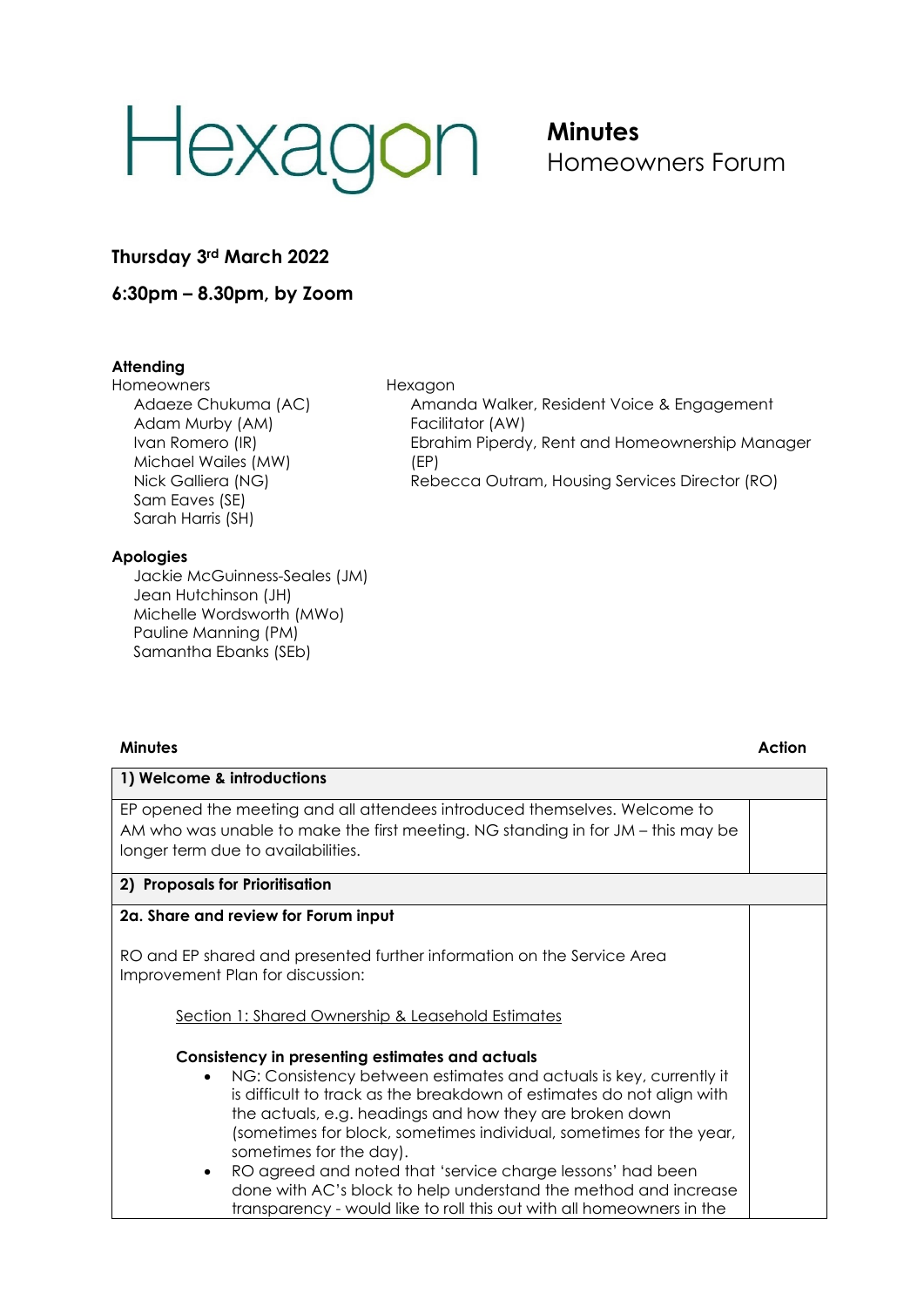next 12 months. AC found the 'service charge lesson' very useful to help understanding.

#### **Providing information on planned works and budget implications**

- It was confirmed that 'service charge lessons' will include conversations with residents about planned works for the next year.
- SE: Suggestion, following inspections, for Hexagon to have conversations with residents about prioritisation and sequencing of works depending on urgency and managing budget implications.
- RO agreed and wants Hexagon to work with residents rather than 'do works to' residents.

#### Section 2: Service Charge Actuals 2021

#### **Clarity when tracking service charge contributions**

- AM++: Unable to track service charge contributions to associated expenditure – both the language used and sums are unclear.
- RO & EP: That's not good enough and it should be accessible and consistent (as noted above). Intending to improve tracking – agreed to bring template options for review to the next Forum to be implement for next year's actuals. Action: template options shared for next meeting.

#### **Poor internal communication / inaccurate information**

- NG: More broadly, poor communication between Hexagon departments results in incorrect information being passed-on and trust being eroded.
- RO acknowledges this is an issue and is currently developing a communication strategy to build the foundations of improved internal communications.

#### Section 3: Implementation of CX Service Charge Module

RO: Paused pending demo to ensure the process is robust. Once this is online, it will enable online access to service charge information on the online portal. Looking to get input from residents to help sense-check individual apportionment of service charges.

#### **Resident involvement in service charge apportionment**

- NG: Service charge apportionment is Hexagon's responsibility as part of the service.
- RO: accepted this in part, noting that a Neighbourhood Officer isn't able to see the specifics of all apartments from communal areas and that developer's information on unit specification doesn't always directly translate into management. Therefore, Hexagon does need to sense-check for idiosyncrasies.
- AM: noted that the details should be drawn-up in service agreements and suggested that residents are part of this process.

#### Section 4: Section 22 requests

Section 22 requests are when residents request all invoices for the previous year. Aiming for this information to be readily available on the online portal.

#### Section 5: Section 20 recharge

Section 20 is a consultation process with Homeowners when Hexagon would like to do any works over £250. Planning tor this to move to EP's team to have the specialist knowledge.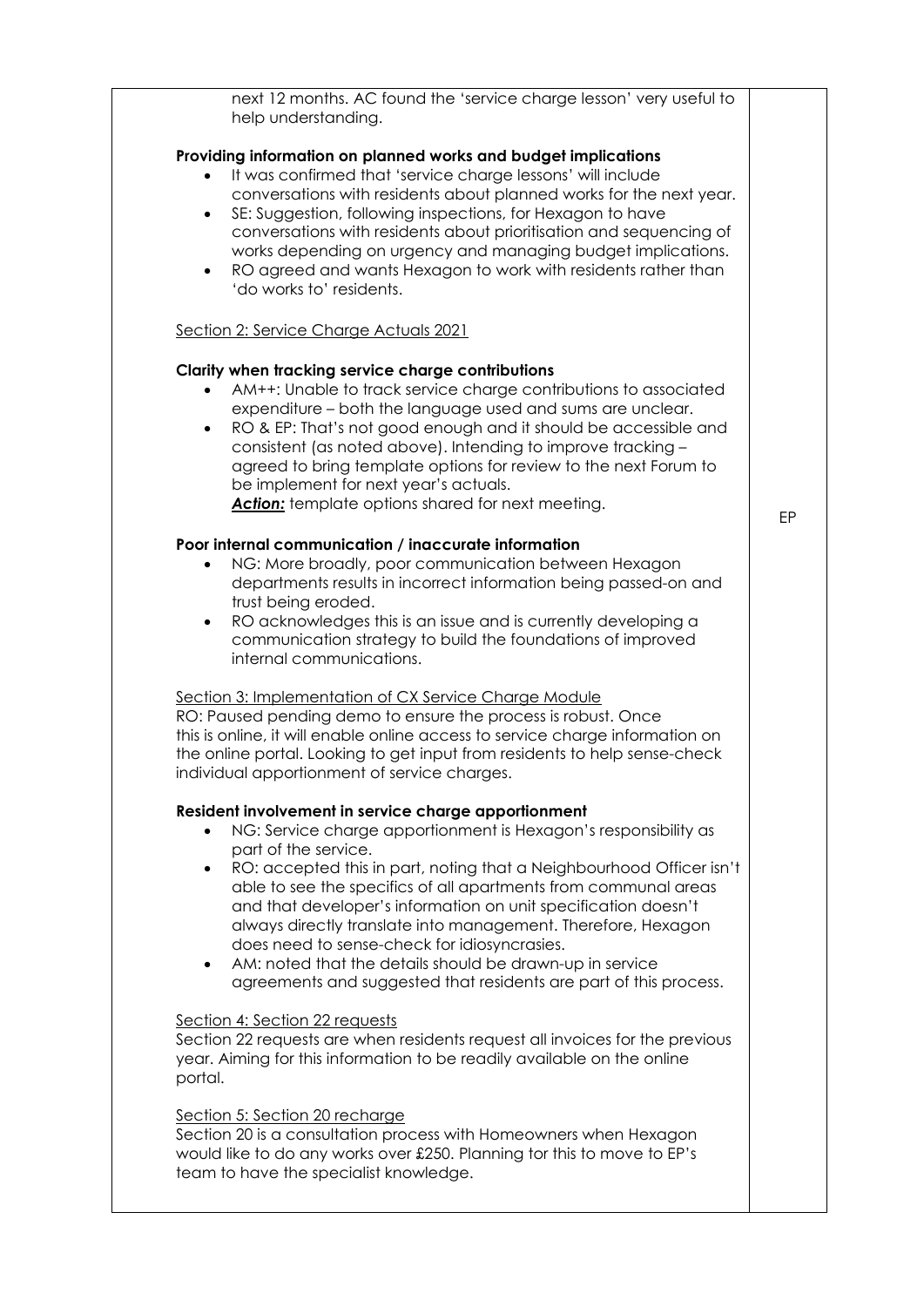| SE: When is the switchover likely to happen and will this impact<br>$\bullet$<br>current requests? RO: Looking at recruitment in the new financial<br>year with appointment in the summer and there won't be any<br>impact on existing requests.                                                                                                                                                                                                                                                                                                                                                                                                                                                  |           |
|---------------------------------------------------------------------------------------------------------------------------------------------------------------------------------------------------------------------------------------------------------------------------------------------------------------------------------------------------------------------------------------------------------------------------------------------------------------------------------------------------------------------------------------------------------------------------------------------------------------------------------------------------------------------------------------------------|-----------|
| NG: Wanted to confirm that Hexagon will provide 100% of invoices<br>$\bullet$<br>moving forward and be compliant with section 22. RO confirmed<br>this was correct.                                                                                                                                                                                                                                                                                                                                                                                                                                                                                                                               |           |
| Section 6: Key sites and relationships for Homeowners                                                                                                                                                                                                                                                                                                                                                                                                                                                                                                                                                                                                                                             |           |
| <b>Remortgaging (and staircasing) process</b><br>AM++: Cited experiences of mortgages / remortgages nearly falling<br>through due to paperwork delays from Hexagon.<br>RO & EP: this should be looked at and Hexagon could also add<br>$\bullet$                                                                                                                                                                                                                                                                                                                                                                                                                                                  |           |
| information to the website.<br>Action: Improving the staircasing & remortgaging process to be<br>added to the improvement plan.                                                                                                                                                                                                                                                                                                                                                                                                                                                                                                                                                                   | EP        |
| Action: EP and AM to have discussion to map-out the delays and<br>issues to inform improvements.                                                                                                                                                                                                                                                                                                                                                                                                                                                                                                                                                                                                  | EP&AM     |
| Increased transparency and communication<br>SE: Having an understanding of upcoming works will help. RO:<br>$\bullet$<br>Agree and this also needs to be the case internally. Also looking at<br>having a property manager for blocks which are predominantly<br>homeowners – they would be the main point of contact.<br>AC: Could there be a shared property manager for homeowners in<br>$\bullet$<br>mixed-tenure blocks? RO: It wouldn't be cost-effective to have a<br>property manager for mixed-tenure blocks and would put a<br>significant burden on the management fee. These blocks will still<br>have a Neighbourhood Officer although improvements could be<br>looked at with this. |           |
| Section 7: Management fee review<br>RO: Hexagon are not currently recovering the full management fee - but<br>will not be making changes at the moment as the service needs to be<br>improved first.<br>SE: Percentage management fees are unclear. RO: agree and<br>don't think they are fair – prefer a set management fee with tiers<br>that reflect the level of service received.                                                                                                                                                                                                                                                                                                            |           |
| Section 8: Setting up Homeownership Forum<br>Section 9: Develop specific web pages for all schemes<br>Section 10: Performance management<br>No further discussion.                                                                                                                                                                                                                                                                                                                                                                                                                                                                                                                                |           |
| <b>Action:</b> Service improvement plan updates to be made and re-circulated.                                                                                                                                                                                                                                                                                                                                                                                                                                                                                                                                                                                                                     | EP        |
| <b>Action:</b> Associated recommendations to be locked for tracking.                                                                                                                                                                                                                                                                                                                                                                                                                                                                                                                                                                                                                              | <b>AW</b> |
| 2b. Agreeing the Forum's key scrutiny themes                                                                                                                                                                                                                                                                                                                                                                                                                                                                                                                                                                                                                                                      |           |
| AW shared a summary of key themes raised to date for discussion and input                                                                                                                                                                                                                                                                                                                                                                                                                                                                                                                                                                                                                         |           |
| comments included:<br>Inclusion of improved mortgage application process<br>$\bullet$                                                                                                                                                                                                                                                                                                                                                                                                                                                                                                                                                                                                             |           |
| Look-ahead and budget for planned-works<br>$\bullet$                                                                                                                                                                                                                                                                                                                                                                                                                                                                                                                                                                                                                                              |           |
| Action: Update and circulate.                                                                                                                                                                                                                                                                                                                                                                                                                                                                                                                                                                                                                                                                     | AW        |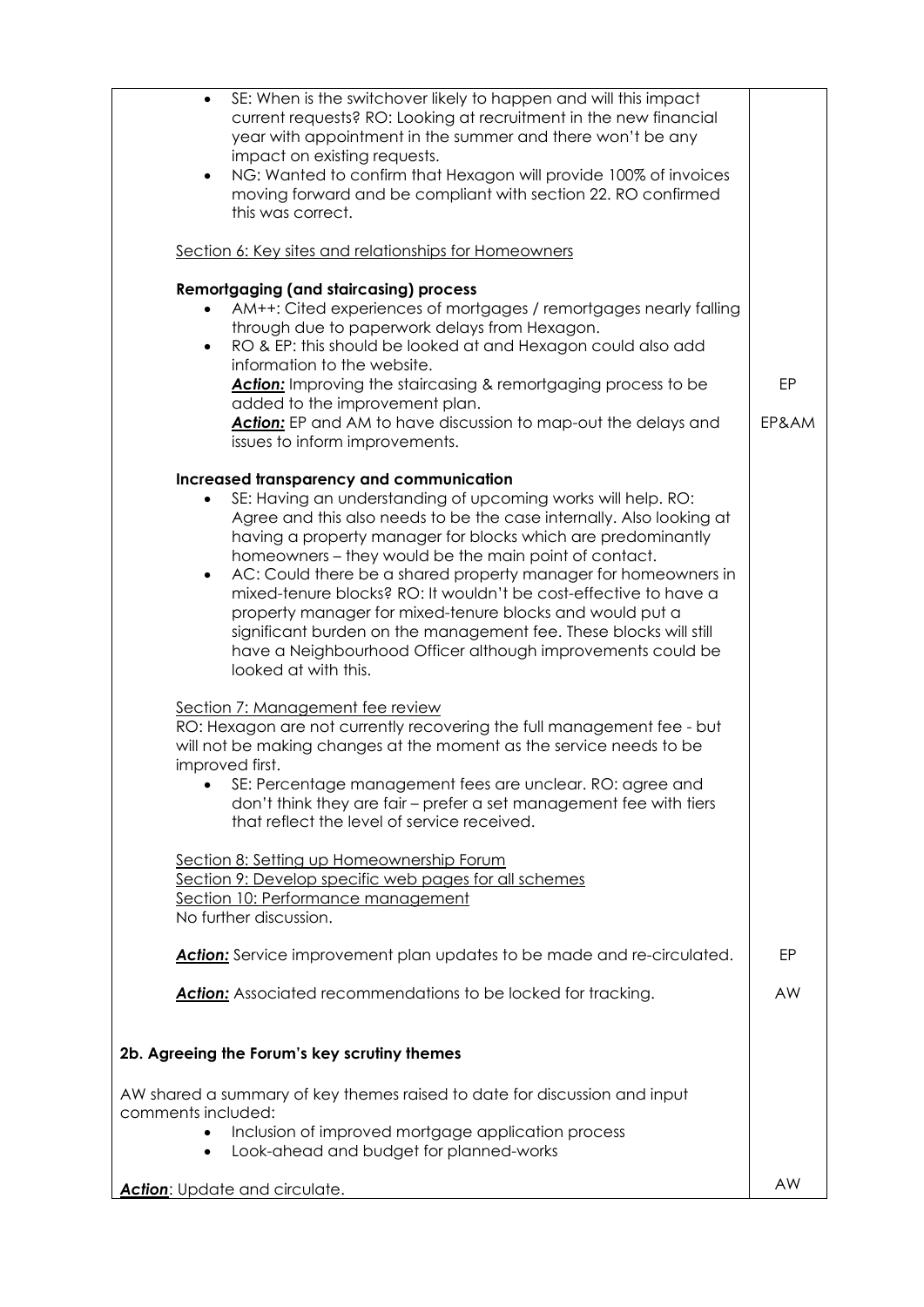| 3) Chair & Vice Chair election                                                                                                                                                                                                                                                                                                                                                                                                                                                                                                                                                                                                                         |                |  |
|--------------------------------------------------------------------------------------------------------------------------------------------------------------------------------------------------------------------------------------------------------------------------------------------------------------------------------------------------------------------------------------------------------------------------------------------------------------------------------------------------------------------------------------------------------------------------------------------------------------------------------------------------------|----------------|--|
| AW summarised the role of Chair and Vice Chair and invited nominations from the<br>Forum. SE stepped forward and all members were happy to welcome SE as Chair.                                                                                                                                                                                                                                                                                                                                                                                                                                                                                        |                |  |
| The role of Vice Chair was not appointed and it was agreed to re-visit at the next<br>meeting as support for the Chair is important.                                                                                                                                                                                                                                                                                                                                                                                                                                                                                                                   |                |  |
| <b>Action:</b> Vice Chair appointment at next meeting.                                                                                                                                                                                                                                                                                                                                                                                                                                                                                                                                                                                                 | <b>AW</b>      |  |
| Action: AW and SE to meet to discuss and refine the Chair's role.                                                                                                                                                                                                                                                                                                                                                                                                                                                                                                                                                                                      | AW&SE          |  |
| 4) Forum documents                                                                                                                                                                                                                                                                                                                                                                                                                                                                                                                                                                                                                                     |                |  |
| 4a. Finalising the Terms of Reference<br>This was agreed by the Forum.<br>Action: Circulate for signing by Forum members.                                                                                                                                                                                                                                                                                                                                                                                                                                                                                                                              | AW&All         |  |
| 4b. Code of Conduct<br>Thanks to all who have signed, there are a few outstanding, No technical issues<br>were reported.<br><b>Action:</b> AW will follow-up with everyone remaining for signing.                                                                                                                                                                                                                                                                                                                                                                                                                                                      | AW&All         |  |
| 4c. Online access to Forum documents<br>Online access to Forum documents can be provided with email and password<br>sign-in. Members were happy to have this resource.<br>Action: Login details to be circulated when set-up.                                                                                                                                                                                                                                                                                                                                                                                                                          | AW             |  |
| 5) Home News / website article                                                                                                                                                                                                                                                                                                                                                                                                                                                                                                                                                                                                                         |                |  |
| AW: Following on from the recommendation at the last meeting, an article to<br>introduce the Homeowners' Forum has been approved for the Spring Edition of<br>Home News. Would like to develop collaboratively. Forum members agreed and it<br>was decided that AW will circulate an update on the Forum for comment/input<br>and group members will provide a short quote on their ambitions for the group.<br>Action: AW to circulate draft and members to provide quotes etc.                                                                                                                                                                       | AW&All         |  |
| AW: The recommendation to have regular Homeowner-focused articles has also<br>been picked-up. Internal suggestions so far have included service charge<br>estimates and staircasing. However, it would be valuable for the Homeowner's<br>Forum to guide these article topics. Agreed to discuss in a dedicated future<br>agenda item.                                                                                                                                                                                                                                                                                                                 |                |  |
| 6) Next steps & next meeting                                                                                                                                                                                                                                                                                                                                                                                                                                                                                                                                                                                                                           |                |  |
| Thursday 28th April 6.30-8.30pm was agreed for the next meeting.<br>The following topics were scoped as possible next agenda items. <b>Action:</b> for<br>review and agreement with the Chair.<br>Review service charge / estimate templates.<br>$\bullet$<br>Developing a suite of performance indicators for Homeowners.<br>$\bullet$<br>Home News Article suggestions.<br>$\bullet$<br>Discuss remit of proposed property managers - review job description.<br>$\bullet$<br>RO: would also like to include a member in the recruitment process - MW<br>volunteered. <b>Action:</b> Liaise with MW regarding involvement in recruitment<br>process. | AW&SE<br>RO/EP |  |
| Shared ownership rent levels<br>NG: With levels of inflation, will Hexagon consider limiting upcoming rent increases<br>for Shared Owners? In 2020 General Needs tenants had rent reduced but Shared                                                                                                                                                                                                                                                                                                                                                                                                                                                   |                |  |